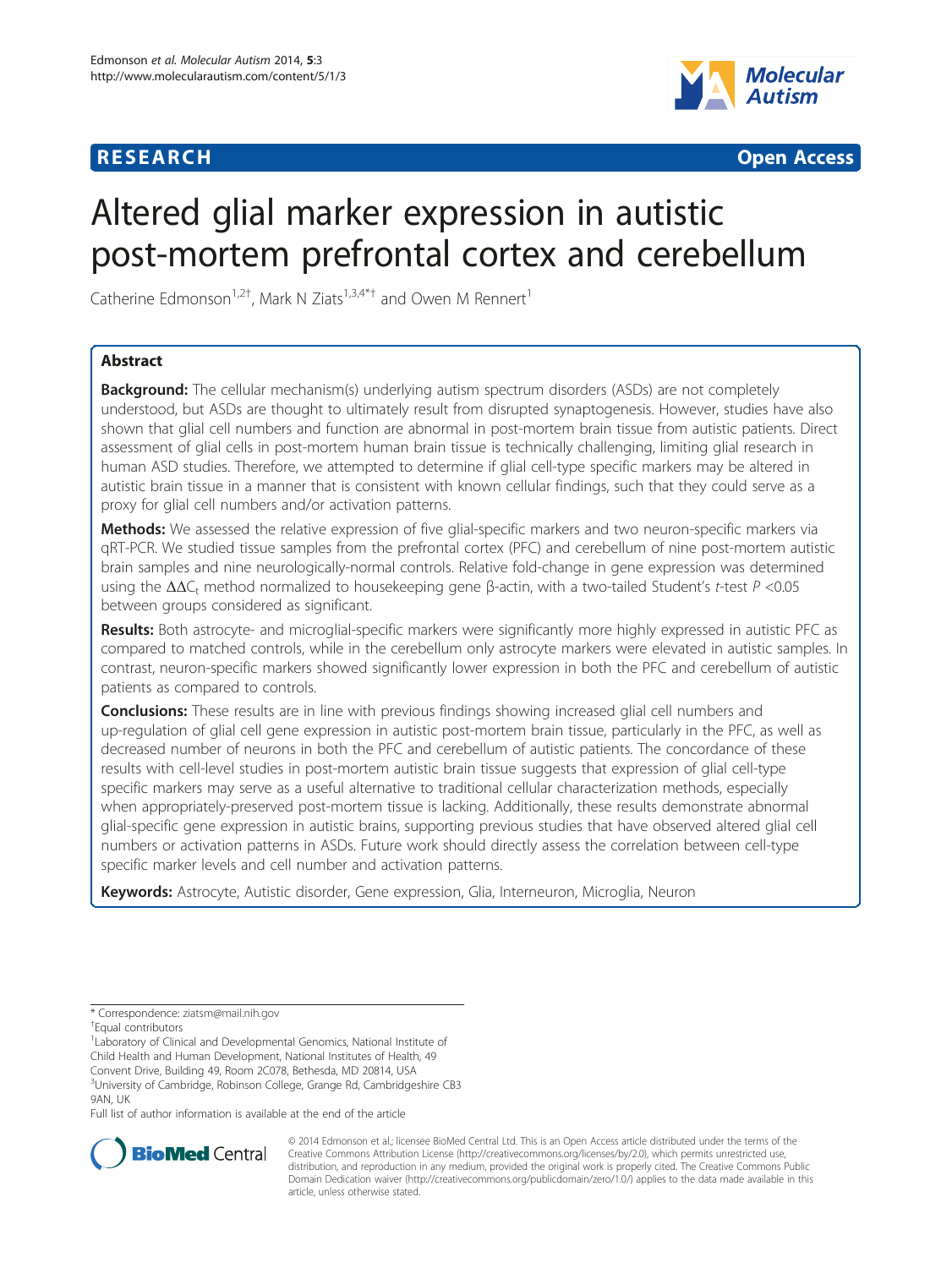# Background

Autism spectrum disorders (ASDs) are neurodevelopmental syndromes defined by impairments in language, verbal and non-verbal communication, and restrictive/ repetitive patterns of behavior [\[1](#page-7-0)]. ASD symptoms manifest within the first two years of life, with their severity and presentation varying considerably between individuals, thus yielding the 'spectrum' classification. ASDs are estimated to affect 1 in 88 children in the United States, and the prevalence of ASDs is at least four times more common in males than females [\[2](#page-7-0)].

The etiology of autism is complex and the neurobiological mechanism(s) that result in the clinical phenotype remain to be fully understood. However, there is strong evidence that the autism phenotype ultimately results from aberrant synaptic wiring in the developing brain [[3\]](#page-7-0). In particular, studies have shown that longdistance communication between disparate neocortical areas may be disrupted in ASDs, causing delays in information processing within the brain that manifest as the communication, language, and social development problems seen in children with autism [\[4](#page-7-0)]. Additionally, parallel research has shown that neuronal microcircuitry within brain areas may also be disrupted in ASDs, and that this may result in local processing deficits within brain regions related to higher functioning, such as the prefrontal cortex (PFC) [[5\]](#page-7-0). Underlying these circuit disruptions is a large body of evidence that has demonstrated decreased numbers of neurons (and their various subtypes) throughout the autistic brain by early childhood in post-mortem studies [[6\]](#page-7-0).

In addition to the body of evidence implicating aberrant local and long-distance synaptic dysfunction in ASDs, many studies have demonstrated microglial and astrocyte dysfunction in ASD brains. For instance, postmortem pathological studies of autistic brain using immunocytochemistry (IHC) and/or stereology have identified microglial activation patterns [\[7](#page-7-0)-[9\]](#page-7-0), and have demonstrated increased microglial cell density in multiple brain regions [\[8,10](#page-7-0)]. Glial activation refers to the well characterized cascade of events that occurs upon reaction of glia to stimuli, resulting in their mobilization, release of cytokines, and ability to phagocytize, among other processes [[11](#page-7-0)]; glial activation is associated with specific gene expression patterns that are distinct from 'resting' glial gene expression [\[12](#page-7-0)]. Furthermore, positron emission tomography (PET) using a microglial-specific radiotracer also demonstrated microglial activation in multiple brain regions of autistic cases [\[13](#page-7-0)]. Additionally, studies in a Rett syndrome mouse model, a single-gene deletion disorder with autism as a component, have also demonstrated cellular microglial abnormalities [[14\]](#page-7-0), and a remarkable study demonstrated that autistic-like phenotypes can be partially reversed by replacing mutant Mecp2 (−/−) microglia with their respective wild-type cells [[15](#page-7-0)].

Increased numbers of astrocytes, with altered cell size and branching patterns, have also been demonstrated in post-mortem autistic brains [[16\]](#page-7-0). Additionally, astrocytespecific cell marker proteins are increased in multiple autistic brain regions [[17](#page-7-0),[18](#page-7-0)]. Similar to microglial studies in ASD mouse models, astrocytes have been shown to be abnormal in a number of single-gene ASD models, including Rett [[19,20\]](#page-7-0), Fragile X [\[21\]](#page-7-0), and Tuberous Sclerosis [\[22\]](#page-7-0). In parallel to the aforementioned microglial study, it was also shown that replacing mutant astrocytes in Mecp2 (−/−) mice can correct some aspects of the phenotype [\[23\]](#page-7-0).

However, it is not clear how these separate lines of evidence—one demonstrating immune/glial dysfunction in ASDs and the other implicating synaptic abnormalities—may converge into a common mechanism in the autistic brain that ultimately results in the shared clinical phenotype. Because separate studies have shown that microglia and astrocytes play critical roles in sculpting developing synapses during normal neurodevelopment [[24,25\]](#page-7-0), it is reasonable to hypothesize that inherent defects or aberrant numbers of microglia and astrocytes in the developing autistic brain may be causative of the synaptic abnormalities by affecting the proper wiring of developing neuronal connections. However, because appropriately-preserved post-mortem autistic brain tissue is lacking [[26\]](#page-7-0), cellular-level studies assessing glial numbers and activation in human autistic brains have been limited. Moreover, quantification of cell numbers in postmortem tissue by stereology is technically challenging, further limiting the ability of researchers to assess the few appropriately-preserved tissue samples that are available. Finally, no studies have concurrently specifically assessed for microglia, astrocytes, and neurons in the same set of autistic brain samples. As a consequence, a comprehensive understanding of the relationship between glial and neuron cells in autistic brains is needed.

Therefore, the purpose of this study was two-fold. First, we sought to determine if microglia, astrocyte, and neuron-specific markers were altered in post-mortem autistic brain tissue, in order to further investigate the role of glia in ASDs. Then, we determined if glial and neuronal cell-type specific marker expression patterns are consistent with known cellular-level findings, because gene expression studies of post-mortem human brain are often easier to perform than cell-level studies, and therefore this approach may serve as a valuable 'screening' assay to infer relative cell proportions.

In this study, we compared internally-normalized mRNA expression levels of microglial, astrocyte, and neuronal cell-type specific marker genes in post-mortem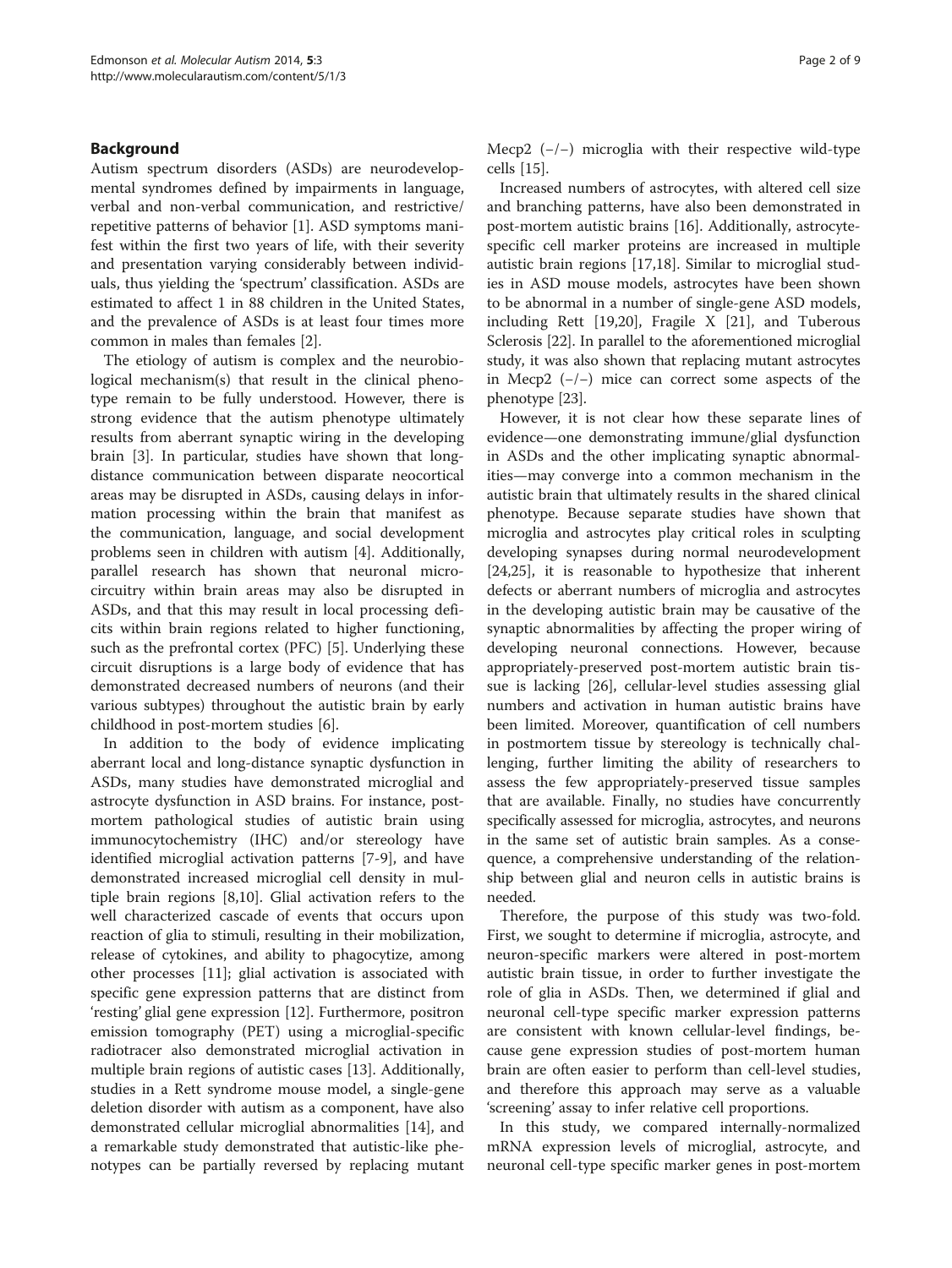<span id="page-2-0"></span>brain tissue from patients with autism and healthy controls. Our results provide further evidence for a role of glia in autism pathology, and suggest that assessment of glial cell-type specific markers may serve as a proxy for relative cellular numbers or activation patterns.

# Methods

# Post-mortem brain samples

Post-mortem brain tissue was obtained from the National Institute of Child Health and Human Development Brain and Tissue Bank, MD, USA. This source obtained consent to use brain tissue for research from each patient or their guardian prior to his/her death, and their protocol was approved by their Institutional Review Board. No patientspecific identifiable information was obtained. Because multiple brain regions have been implicated in ASDs, we performed our analysis in two separate areas that have been consistently demonstrated as abnormal in autism the PFC and the cerebellum. We obtained post-mortem PFC brain tissue from five individuals with autism and from five healthy controls (Table 1). We obtained postmortem cerebellum brain tissue from four individuals with autism and four healthy controls. The majority of sample pairs (PFC and cerebellum) were derived from the same donor brain. All cases were Caucasian males, and case controls were matched by age as closely as possible.

# RNA isolation and quality control

RNA isolation and quality control analysis were performed as previously described [\[27](#page-7-0)]. Briefly, total RNA was extracted using TRIZOL Reagent (Life Technologies, Carlsbad, CA, USA) according to the manufacturer's protocol. Quantification of RNA was performed using a NanoDrop ND-1000, and RNA integrity was assessed using an Agilent Bioanalyzer 2100 (Table [2](#page-3-0)).

## Reverse transcriptase reaction

Total RNA (1 μg) was used in a 20 μL reverse transcriptase reaction to synthesize cDNA with SuperScript3 Reverse Transcriptase (Life Technologies) according to the manufacturer's protocol. Briefly, 1 μg of total RNA was added to an aqueous solution containing 250 ng/μL of random hexamer and 10 mM deoxyribonucleotide triphosphate. The RNA was denatured for 5 minutes at 65°C and then snap cooled on ice for 2 minutes. After which 0.1 M DTT, 5× First-Strand Buffer (250 mM Tris-HCl, 375 mM KCl, 15 mM  $MgCl<sub>2</sub>$ ), RNaseOUT Recombinant Ribonuclease Inhibitor (40 Units/μL), and SuperScript3 Reverse Transcriptase (200 Units/μL) were added into each sample mixture. The reaction was carried out under the following conditions: 25°C for 5 minutes, 50°C for 60 minutes, and 70°C for 15 minutes.

|  |  | Table 1 Clinical characteristics and RNA quality of autistic and control brain samples |  |  |  |  |  |  |
|--|--|----------------------------------------------------------------------------------------|--|--|--|--|--|--|
|--|--|----------------------------------------------------------------------------------------|--|--|--|--|--|--|

| Sample#        | UMB <sup>#</sup> | <b>Diagnosis</b> | <b>Brain</b><br>area | Age (yr) | Cause of                | PMI(h) | <b>RNA</b> quality |          |                |
|----------------|------------------|------------------|----------------------|----------|-------------------------|--------|--------------------|----------|----------------|
|                |                  |                  |                      |          | death                   |        | A260/280           | A260/230 | <b>RIN</b>     |
|                | 5308*            | Autism           | PFC                  | 4.5      | Skull fracture          | 21     | 2.051              | 2.266    | 4.9            |
| $\overline{2}$ | 1349             | Autism           | PFC                  | 5.6      | Drowning                | 39     | 2.044              | 2.232    | 4.3            |
| 3              | 5144             | Autism           | PFC                  | 7.2      | Rhabdomyosarcoma        | 3      | 2.058              | 2.271    | 5.4            |
| $\overline{4}$ | 5302*            | Autism           | <b>PFC</b>           | 16.3     | <b>DKA</b>              | 20     | 2.031              | 2.238    | $\overline{4}$ |
| 5              | 4999*            | Autism           | PFC                  | 20.8     | Cardiac arrhythmia      | 14     | 2.039              | 2.232    | 6              |
| 6              | 4670*            | Control          | PFC                  | 4.6      | Commotio Cordis         | 17     | 2.048              | 2.276    | 5.2            |
| 7              | 1185             | Control          | PFC                  | 4.7      | Drowning                | 17     | 2.026              | 2.243    | 4.7            |
| 8              | 4898             | Control          | PFC                  | 7.7      | Drowning                | 12     | 2.056              | 2.183    | 5.9            |
| 9              | 4848*            | Control          | <b>PFC</b>           | 16.7     | Drowning                | 15     | 2.044              | 2.185    | 6.7            |
| 10             | 4727*            | Control          | PFC                  | 20.5     | Multiple injuries (MVA) | 5      | 2.066              | 2.209    | 6.5            |
| 11             | 5308*            | Autism           | Cere                 | 4.5      | Skull fracture          | 21     | 2.087              | 1.781    | 7.3            |
| 12             | 4899             | Autism           | Cere                 | 14.3     | Drowning                | 9      | 2.077              | 2.314    | 9.3            |
| 13             | 5302*            | Autism           | Cere                 | 16.3     | <b>DKA</b>              | 20     | 2.083              | 1.646    | 2.2            |
| 14             | 4999*            | Autism           | Cere                 | 20.8     | Cardiac arrhythmia      | 14     | 2.081              | 2.114    | 9.2            |
| 15             | 4670*            | Control          | Cere                 | 4.6      | Commotio Cordis         | 17     | 2.088              | 2.161    | 6.1            |
| 16             | 4722             | Control          | Cere                 | 14.5     | Multiple injuries (ATV) | 16     | 2.073              | 2.828    | 6.5            |
| 17             | 4848*            | Control          | Cere                 | 16.7     | Drowning                | 15     | 2.087              | 2.327    | 6.8            |
| 18             | 4727*            | Control          | Cere                 | 20.5     | Multiple Injuries (MVA) | 5      | 2.067              | 2.307    | 7.2            |

PFC: Prefrontal cortex; Cere: Cerebellum; UMB: University of Maryland Brain Bank sample number; PMI: Post-mortem interval; DKA: Diabetic ketoacidosis; ATV: All-terrain vehicle; MVA: Motor vehicle accident; RIN: RNA integrity number. \*Indicates both prefrontal cortex and cerebellum samples were assessed from the same donor brain.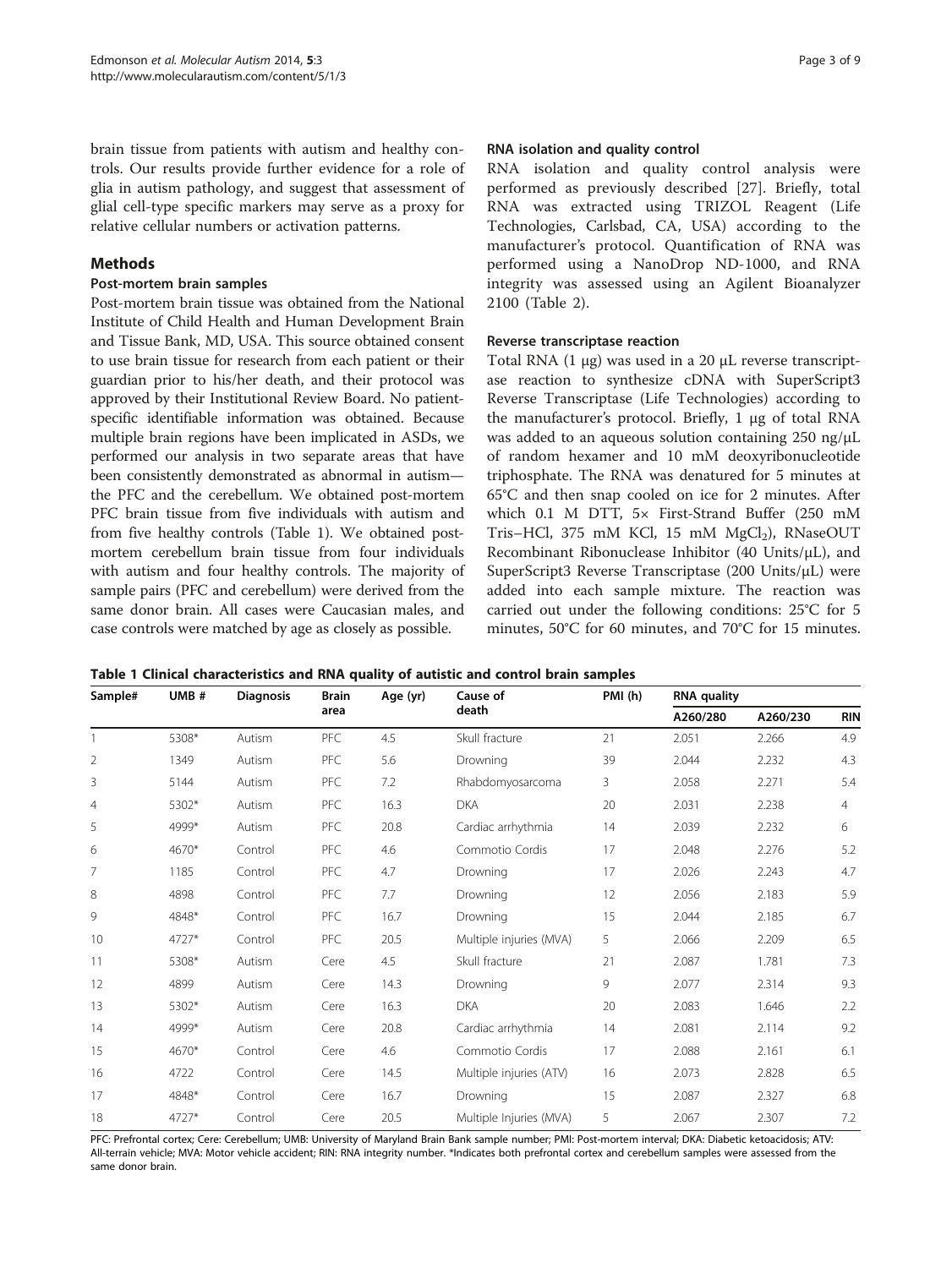#### <span id="page-3-0"></span>Table 2 Primers used for qRT-PCR

| Primer name   | Primer sequence (5' to 3')   | OD. | МW     | % GC content | $\mathsf{T}_{\mathsf{m}}$ (°C) |
|---------------|------------------------------|-----|--------|--------------|--------------------------------|
| ActinB-F      | AGAAAATCTGGCACCACACC         | 4.1 | 6064   | 50           | 60.4                           |
| ActinB-R      | AGAGGCGTACAGGGATAGCA         | 4.3 | 6240.1 | 55           | 62.4                           |
| Trem2-F       | <b>CCGGCTGCTCATCTTACTCT</b>  | 3.3 | 5995   | 55           | 62.4                           |
| Trem2-R       | AGTCATAGGGGCAAGACACC         | 4.2 | 6160   | 55           | 62.4                           |
| Dap12-F       | GAGACCGAGTCGCCTTATCA         | 3.8 | 6102   | 55           | 62.4                           |
| Dap12-R       | <b>GTCATGATTCGGGCTCATTT</b>  | 3.7 | 6114.1 | 45           | 58.4                           |
| Cx3cr1-F      | GCAGATCCAGAGGTTCCCTT         | 3.7 | 6093   | 55           | 62.4                           |
| Cx3cr1-R      | TAACAGGCCTCAGCCAAATC         | 3.9 | 6055   | 50           | 60.4                           |
| Gfap-F        | CTGCGGCTCGATCAACTCA          | 3.5 | 5748.8 | 57.9         | 62.3                           |
| Gfap-R        | <b>TCCAGCGACTCAATCTTCCTC</b> | 3.6 | 6277.1 | 52.4         | 62.7                           |
| Nefl-F        | AGCTGGAGGACAAGCAGAAC         | 4.4 | 6209.1 | 55           | 62.4                           |
| Nefl-R        | <b>TGCCATTTCACTCTTTGTGG</b>  | 3.5 | 6065   | 45           | 58.4                           |
| Parvalbumin-F | CTGGAGACAAAGATGGGGAC         | 4.3 | 6240.1 | 55           | 62.4                           |
| Parvalbumin-R | CAGAGAGGTGGAAGACCAGG         | 4.4 | 6265.1 | 60           | 64.5                           |
| Aif1-F        | AGCAGTGATGAGGATCTGCC         | 4.0 | 6182.1 | 55           | 62.4                           |
| Aif1-R        | AGCATTCGTTTCAGGGACAT         | 3.9 | 6132.1 | 45           | 58.4                           |
|               |                              |     |        |              |                                |

F: Forward; R: Reverse; OD: Optical density; MW: Molecular weight; T<sub>m</sub>: Melting temperature.

The cDNA produced from the reaction was diluted to 0.25× with nuclease free water.

#### Real time quantitative PCR

SYBR Green Expression Assay System (Applied Biosystems, Foster City, CA, USA) was used to measure relative, normalized, mRNA expression levels. We assessed four separate microglial-specific cell surface genes: Triggering receptor expressed on myeloid cells 2 (TREM2), DAP12, CX3C chemokine receptor 1 (CX3CR1), and allograft inflammatory factor 1 (AIF1) [[28\]](#page-8-0). Two cell type specific intermediate filaments, glial fibrillary acidic protein (GFAP), which is astrocyte-specific [[29](#page-8-0)], and the pan-neuronal cell marker NEFL [[30\]](#page-8-0), were used to assess for astrocytes and neurons, respectively. Additionally, we assessed for GABAergic interneurons specifically with parvalbumin  $(PVL)$  [[31](#page-8-0)]. The intermediate filament housekeeping gene beta-actin (ACTB) was used as a control. Forward and reverse primer sequences were generated using Primer3 software and synthesized by Eurofins MWG Operon (Huntsville, AL, USA) (Table 2).

Quantitative reverse transcriptase polymerase reaction (qRT-PCR) was performed using an ABI Prism 7900 Sequence Detection System (Life Technologies) with a 96-well format. Each qRT-PCR reaction contained 6.5 μL water, 12.5 μL SYBR Green master mix (Applied Biosystems), 1 μL forward primer (10 μM), 1 μL reverse primer (10  $\mu$ M), and 4  $\mu$ L of cDNA (0.25 $\times$ ). Data was collected using the SDS2.3 Program (Applied Biosystems) under the following run parameters: 48°C for 30 minutes, 95°C for 10 minutes, 40 cycles of 95°C for 15 seconds, 60°C for 1 minute, and a final dissociation stage.

# Data analysis

The target genes and the endogenous controls were measured with technical triplicates in each qRT-PCR reaction, and all genes were assessed in three separate, independent qRT-PCR runs. The cycle threshold number  $(C_t)$  was calculated using RQ Manager 1.2 Software (Applied Biosystems). Relative expression of each target gene was normalized to  $ACTB$  using the  $\Delta\Delta C_t$  method. All P values reported are based on a two-tailed Student's t-test. Only results with a  $P$  value less than 0.05 were considered significant.

# Results

The average post-mortem interval (PMI) was not significantly different between autistic and control tissue samples (Table [1](#page-2-0);  $ASD = 17.9$  h,  $ctrl = 13.2$  h,  $P = 0.16$ ). This remained true after sub-stratifying by brain region (ASD PFC = 19.4 h, ctrl PFC = 13.2 h,  $P = 0.28$ ; and ASD cerebellum = 16.0 h, ctrl cerebellum = 13.25 h,  $P = 0.48$ ). RNA isolated from post-mortem brain tissue was generally of high quality, and the RNA Integrity Number (RIN) was not significantly different between autism and controls (ASD = 5.84, ctrl = 6.18,  $P = 0.67$ ). The RIN was also not significantly different after sub-stratifying by brain region (ASD PFC = 4.92, ctrl PFC = 5.80,  $P = 0.13$ ; and  $ASD$  cerebellum = 7.00, Ctrl cerebellum = 6.65,  $P = 0.85$ .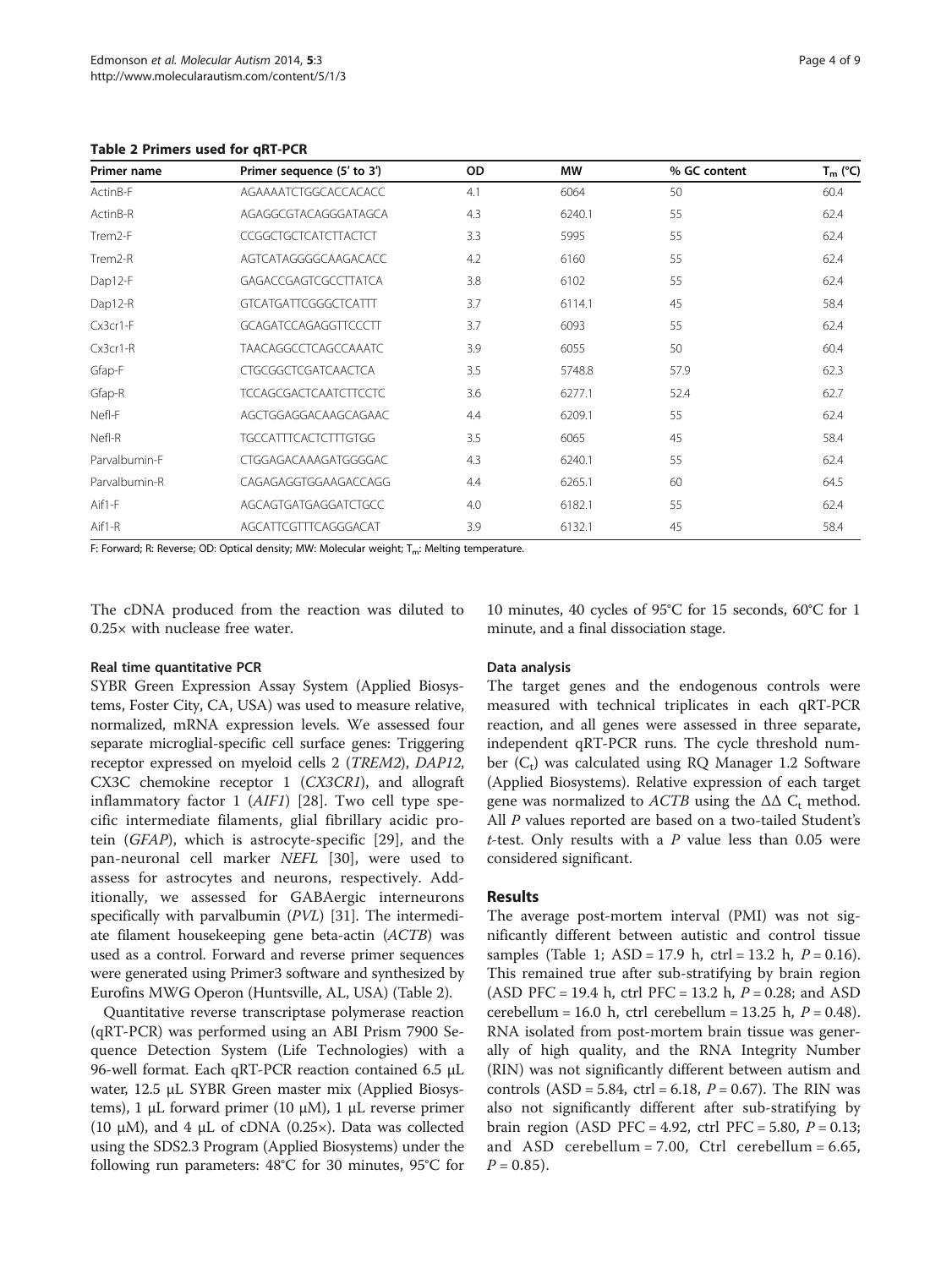In the PFC, quantification of microglial markers demonstrated significantly increased expression in autistic samples of TREM2, DAP12, and CX3CR1, but not AIF1 (Figure 1). The expression of TREM2 was highest of all microglial markers, approximately 1.75-fold higher in autism brain tissue than controls  $(P = 0.0016)$ . The levels of CX3CR1 and DAP12 were 1.50-fold  $(P = 0.0092)$  and 1.34-fold ( $P = 0.0086$ ) higher in autistic samples relative to controls, respectively. Similarly, the expression of astrocyte marker GFAP was significantly higher in autistic brains (1.70-fold,  $P = 0.0049$ ). Conversely, however, both the pan-neuronal marker NEFL, and the GABAergic interneuron-specific marker PVA, were significantly lower in autistic samples compared to controls (0.68 fold,  $P = 0.0034$ ; and 0.52-fold,  $P = 0.0020$ , respectively).

In post-mortem cerebellum, the expression of astrocyte marker GFAP was also significantly higher in autism samples than in healthy controls  $(2.63-fold, P = 0.0022;$ Figure [2](#page-5-0)). In contrast, the expression of microglial markers TREM2, DAP12, CX3CR1, and AIF1 were lower in autism tissue than in control tissue, with fold changes of 0.780  $(P = 0.0056)$ , 0.797  $(P = 0.0083)$ , 0.659  $(P = 0.0029)$ , and 0.808 ( $P = 0.0052$ ), respectively. Expression of neuronal markers PVA and NEFL were also lower in autism samples than in control samples (0.862-fold,  $P = 0.033$ ; and 0.798fold,  $P = 0.013$ , respectively), as was found in the PFC.

# **Discussion**

While there have been multiple studies assessing RNA expression levels in autistic tissue, here we report on the expression of microglial, astrocyte, and neuron-specific cell markers concurrently in two regions of autistic brains. Our results show that glial-specific markers demonstrate altered expression in autistic brains. Moreover, the expression pattern of these cell-type specific markers parallels previous findings of glial cell number

and activation patterns in autistic brain assessed via cell-level techniques (discussed below). Therefore, this approach may be a useful alternative for assessing activation and/or cell numbers in post-mortem brain tissue studies of ASD patients.

Microglia cell-marker research is still a relatively new area, and thus the markers used to quantify microglial cell number and activation are still debated. To address this issue, we used four different markers that are putatively microglial-specific. Our results demonstrate that in the PFC, there is increased expression of all microglial markers assessed, although AIF1 did not reach statistical significance. However, previous reports have shown that *AIF1* expression in the brain is low [[32\]](#page-8-0), potentially contributing to this result. The finding of increased microglial cell markers in autistic PFC is in agreement with a number of studies that have found increased numbers and activation of microglia in autistic brains. For instance, Morgan et al. showed increased microglial density in dorsolateral PFC grey matter of ASD brains via IHC and stereology [[8\]](#page-7-0), and they also demonstrated that microglia are more closely associated with neurons in autistic dorsolateral PFC than in controls [[9\]](#page-7-0). Similarly, Tetreault et al. also demonstrated increased microglial density in the frontoinsular and visual cortex of autistic brains as compared to controls [[10\]](#page-7-0). Additionally, a number of studies have specifically identified microglial activation in autistic frontal cortex, through both PET radiotracer imaging [\[13](#page-7-0)] and IHC/ cytokine profiling approaches [[7](#page-7-0)]. Our results provide further support to the growing body of evidence demonstrating increased microglial numbers and activation in autistic PFC, and our cell marker gene expression results are largely in concordance with these cell level studies.

In contrast, our cerebellar results show significantly lower expression of all four microglial cell specific

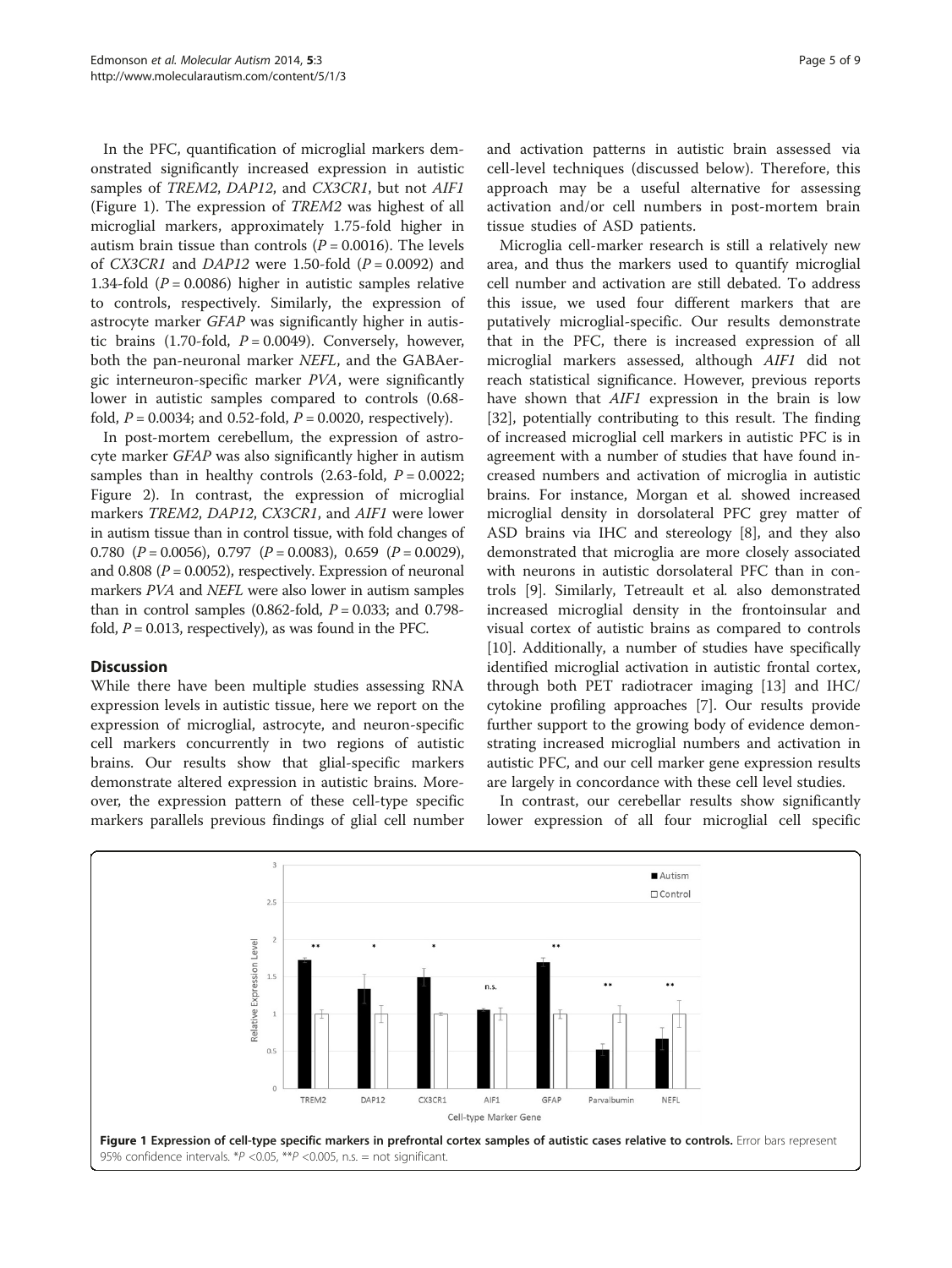<span id="page-5-0"></span>

markers in autistic brains. While other studies have identified microglial activation in the cerebellum of autistic tissue [\[33\]](#page-8-0), no study has attempted to specifically quantify microglial cells in the cerebellum using the markers assessed here, and therefore histopathologic studies in the cerebellum are needed to confirm these findings. One report described increased microglial cell activation in the cerebellum, assessed via HLA-DR staining in the white matter and granular cell layer of the cerebellum [\[7\]](#page-7-0), and another showed increased microglial activation throughout the brain (although most prominently in the cerebellum) using an in vivo PET metabolic radiotracer [\[13](#page-7-0)]. However, HLA-DR expression in human microglial cells has been shown to be highly variable between individuals, and its expression actually decreases upon cytokine stimulation [\[34\]](#page-8-0). Moreover, as we previously discussed [\[35\]](#page-8-0), the cerebellum is anatomically and physiologically unique; thus metabolic and pathological findings in the cerebellum must be interpreted with caution. Furthermore, our tissue samples from cerebellum contained all three layers of the cerebellar cortex, as opposed to the molecular layer only. Until direct histologic assessment of these microglial markers are performed in post-mortem autistic cerebellum, our results must be interpreted cautiously. However, our results do suggest that there are significant differences in microglial cell markers between ASD PFC and cerebellum, perhaps reflecting differences in microglial activation and/or cell numbers between these areas in ASD brain.

In both the PFC and the cerebellum, there was significantly increased expression of the astrocyte-specific marker GFAP in autistic brains. This trend was most prominent in the cerebellum, where GFAP expression was over two-fold higher in ASD brains than in healthy controls. Our findings parallel those of previous studies,

which have shown increased expression of GFAP protein in the cerebellum and cortex of patients of autism through IHC staining, western blotting, and mRNA expression [[7](#page-7-0),[17](#page-7-0),[36](#page-8-0),[37](#page-8-0)]. While studies have not been done to quantify astrocyte numbers in the autistic cerebellum, our results and those of previous studies provide evidence for astroglial reaction in autism.

Interestingly, we also found significantly decreased expression of the pan-neuronal marker NEFL in both the PFC and the cerebellum of autistic brains. This result is also supported by previous studies, which have shown decreased NEFL mRNA expression in the anterior cingulate gyrus, motor cortex, and thalamus of autistic brains [[38](#page-8-0)]. However, cell-level studies in autistic brain have produced conflicting results about neuron numbers. While a large body of evidence has suggested there is a loss of neurons in many areas of autistic brains, as recently reviewed in [[39\]](#page-8-0), other studies have shown that young autistic brains may have 70% more neurons in the PFC [\[40](#page-8-0)]. Importantly, though, is the age of the patient at time of death, as longitudinal studies have suggested that early brain overgrowth in ASDs quickly reverses to a phenotype of neuronal loss [\[41](#page-8-0)]. Consequently, the older age of patients in this study may bias our findings towards the neuronal loss spectrum of the disease.

Similarly, we found significant decreases in the GABAergic interneuron-specific marker PVA in both the PFC and cerebellum of autistic samples. Despite many studies demonstrating decreased GABAergic components across different areas of the autistic brain, as reviewed in [[42](#page-8-0)], the one pathological analysis of parvalbumin-positive interneurons in ASD did not identify differences in the autistic cerebellum [[43](#page-8-0)]. However, this study only assessed the molecular layer of the cerebellar cortex, whereas our tissue samples contained all three layers. Additionally, while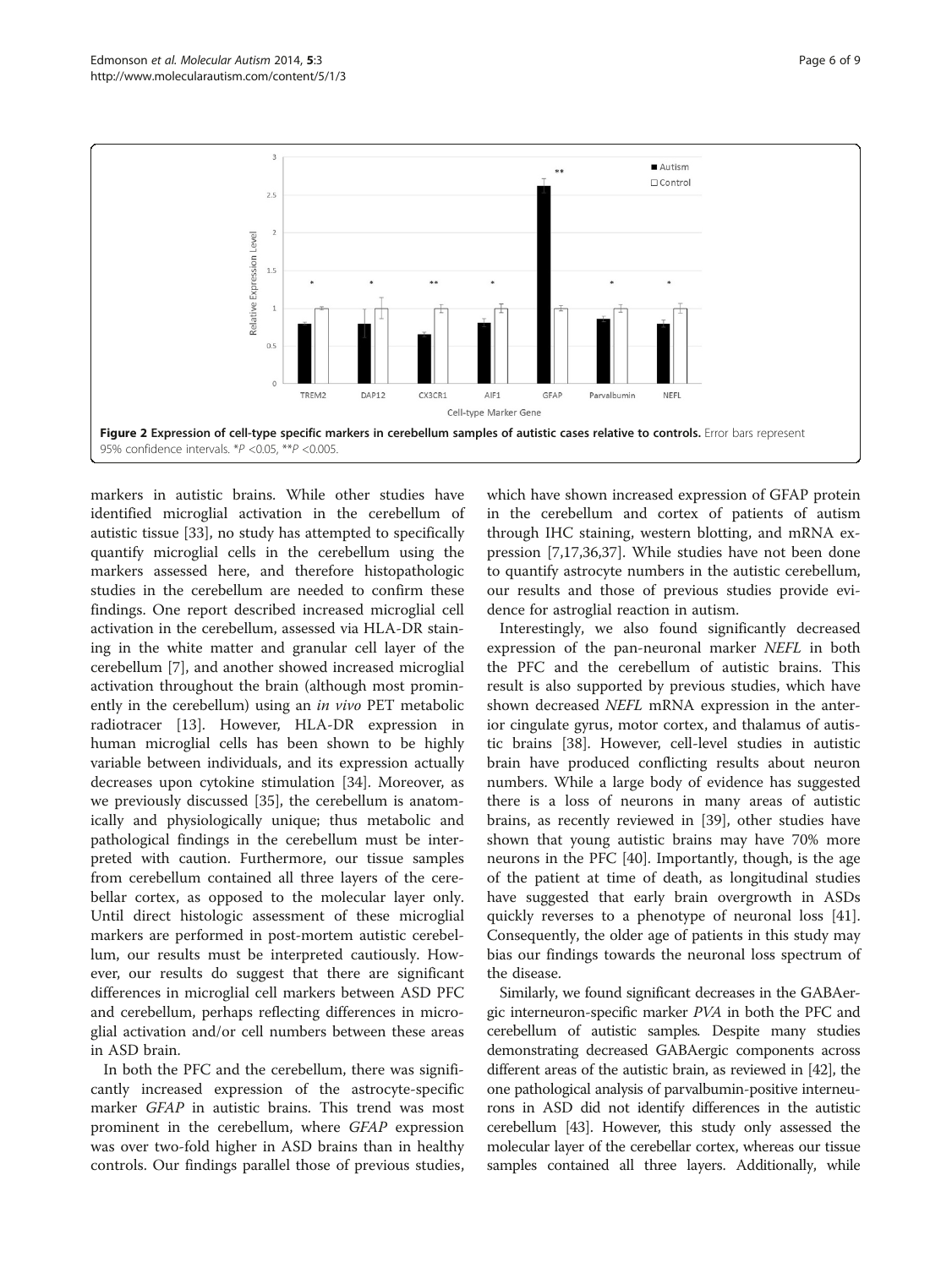parvalbumin interneurons have been shown to be unchanged in the autistic posterior cingulate cortex and fusiform gyrus [\[44](#page-8-0)], and increased in the autistic hippocampus [\[45\]](#page-8-0), they have not been directly assessed in the autistic PFC.

In addition to potentially serving as markers of glial cell numbers and/or activation, many of the genes assessed have specific putative biological relevance to ASDs themselves. For instance, in brain, Dap12 (also known as TYROBP) encodes a microglial-specific transmembrane signaling polypeptide [[46\]](#page-8-0). The encoded protein acts as an activating signal transduction element with known roles in brain myelination and inflammation [[47\]](#page-8-0). Its receptor, TREM2, encodes a membrane protein that functions in modulating the brain's immune response via production of constitutive cytokines, and is critical for activating microglial phagocytosis [[48](#page-8-0)]. Rare mutations within these two genes have been associated with Nasu-Hakola disease [\[49](#page-8-0)]. Nasu-Hakola disease is characterized neurologically by new onset psychiatric and cognitive symptoms in the fourth decade of life, evolving to memory loss and cognitive decline resembling Alzheimer's disease [[50](#page-8-0)]. Interestingly, single nucleotide polymorphisms in this receptor pathway were also recently linked to a significantly increased risk of Alzheimer's disease, and are thought to relate to the inability of microglia to properly remove neurodegenerative debris such as beta-amyloid [[51\]](#page-8-0). It is intriguing to speculate that defects in this same pathway in neurodevelopmental disorders such as ASDs may also result in defects in microglial phagocytosis, but in the developmental context it is the inability to prune overabundant synapses, as opposed to neurodegenerative debris, that results in the behavioral phenotype.

Similarly, CX3CR1, also known as the fractalkine receptor, encodes a protein receptor on the surface of microglia that binds to the chemokine CX3CL1 (also called fractalkine); fractalkine functions to induce microglial migration and adhesion during phagocytosis [\[52](#page-8-0)]. This pathway was recently demonstrated to play a critical role in the developing brain of mice allowing for migration of microglia to their synaptic targets, where phagocytosis and synaptic refinement occur. CX3CR1 knockout mice had more synapses on cortical neurons than wild-type mice, and displayed subtle neurological deficits [[25\]](#page-7-0).

AIF1, also known as IBA1, encodes a protein that is consistently up-regulated in expression during microglial activation, and therefore has been used to discriminate between resting and activated microglia [\[53](#page-8-0)]. The AIF1 gene is located within the highly variable locus containing parts of the major histocompatibility complex, which itself has been linked to ASDs and dysfunctional microglia phagocytosis [[54\]](#page-8-0).

Glial fibrillary acidic protein (GFAP) is an intermediate filament protein that is expressed by astrocytes, and as discussed above, has been previously shown to be upregulated in autistic brains as was also shown here. Interestingly, decreased expression of GFAP has been reported in other neurodevelopmental disorders, such as Schizophrenia and bipolar disorder [\[55](#page-8-0)]. GFAP, like all intermediated filament proteins, is important in maintaining the cellular cytoskeleton in astrocytes. The cytoskeleton plays a number of key functional roles in addition to maintaining cell shape, including inter-cellular communication, mitosis, and cellular migration during phagocytosis. Mutations in GFAP are responsible for Alexander's disease, a rare disorder characterized by severe developmental delay, increased head size, and seizures [\[56](#page-8-0)].

Overall, our findings demonstrate that the autistic brain by mid-childhood has molecular changes consistent with increased astrocyte expression and decreased neuronal and interneuron expression in both the PFC and cerebellum, with PFC-specific increased microglial marker expression. Furthermore, the specific glial molecules found to be abnormal in autistic brains are intimately involved in glial mobilization and phagocytosis pathways, they have previously been shown to be critical for normal neurodevelopment, and are known to be causative of other rare neurodevelopmental phenotypes. These findings support the notion that a complex interplay between glial dysfunction and neurogenesis may underlie the clinical manifestations of ASDs.

This study has a number of limitations of note. Foremost is the relatively modest sample size. Unfortunately, post-mortem human brain research in general is hampered by the lack of accessibility to tissue samples, and pediatric samples in particular are scarce [\[26\]](#page-7-0). Therefore, replication with a large number of samples will be important. However, we chose qRT-PCR techniques in this pilot study because of the increased sensitivity compared to whole-genome microarray or sequencing approaches, and therefore some aspects of the small sample size limitation are addressed. Secondly, due to the inter-individual heterogeneity of the brain, and in the brain-banking methodologies used in distinguishing areas of post-mortem brain tissue, it cannot be assumed that all samples will derive from the exact same anatomic site within the PFC or cerebellum; this limitation is largely unavoidable. Lastly, the approach of using cell-type specific marker expression as a proxy for cell number and/or activation still needs verification, by assessing them concurrently with traditional histopathologic/stereology analysis. However, the concordance of our results with previously published studies, and the scarcity of appropriate ASD brain tissue and technical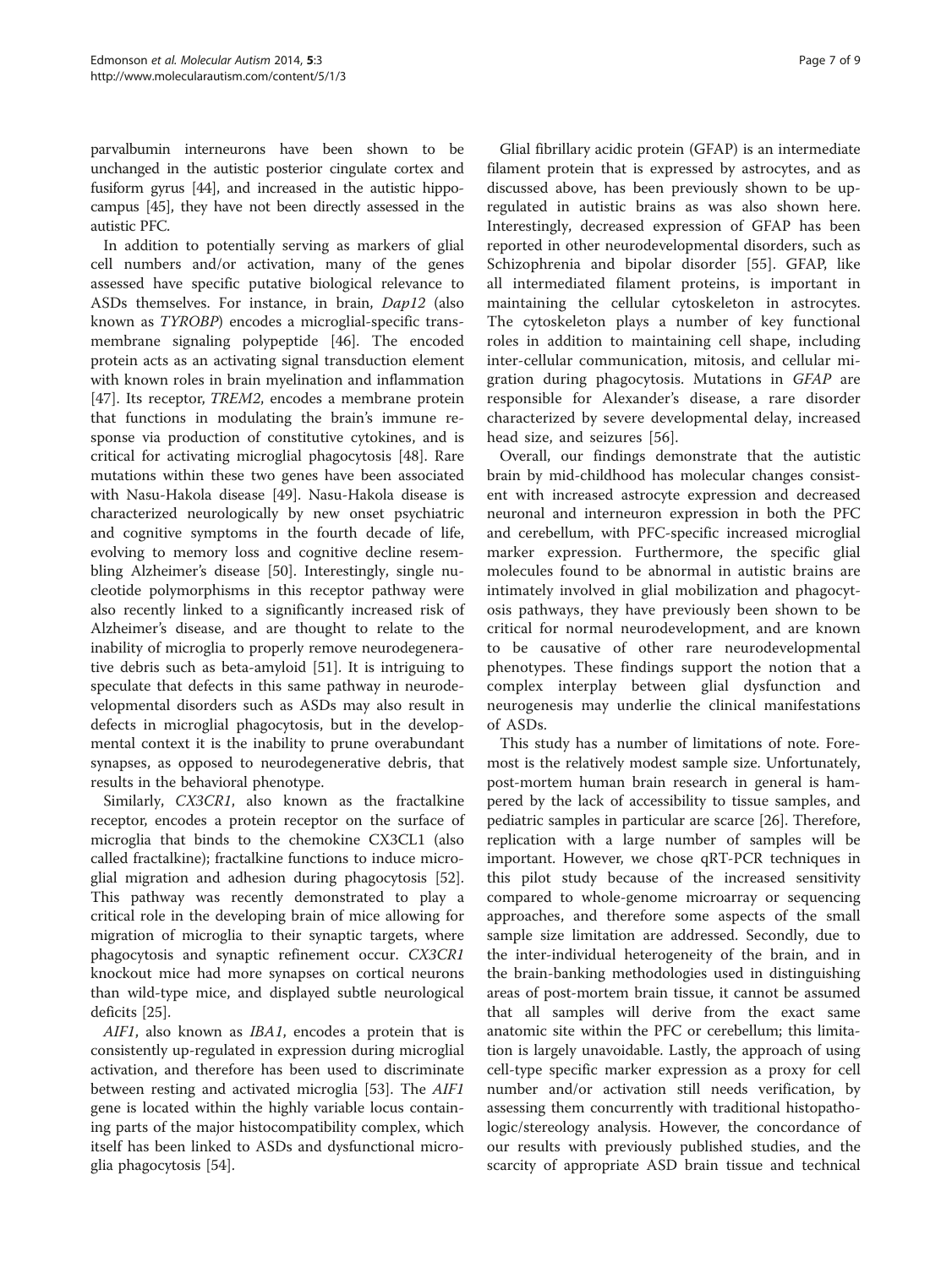<span id="page-7-0"></span>expertise, suggest this may be a valuable and simple alternative 'screening' approach.

#### Conclusions

In summary, assessment of glial numbers and activation in autism post-mortem brain research is hampered by the scarcity of appropriately-preserved tissue, and the technical challenge of traditional stereotactic methods. We show that glial and neuron cell-type specific markers have mRNA expression patterns that parallel known cellular aberrations in ASDs. Our results provide further evidence that glial cells may play a role in the pathogenesis of ASDs, and suggest that assessing for glial cell-type specific marker expression may represent a viable approach to relatively quantify glial cell patterns in ASD post-mortem research.

#### Abbreviations

AIF1: Allograft inflammatory factor 1; ASD: Autism spectrum disorder; CX3CR1: CX3C chemokine receptor 1; IHC: Immunocytochemistry; PET: Positron emission tomography; PFC: Prefrontal cortex; PMI: Post-mortem interval; qRT-PCR: Quantitative real-time polymerase chain reaction; RIN: RNA integrity number; TREM2: Triggering receptor expressed on myeloid cells 2.

#### Competing interests

The authors declare that they have no competing interests.

#### Authors' contributions

CE, MNZ, and OMR conceived of and designed the analysis. CE performed the experiments. CE, MNZ, and OMR analyzed results and wrote the manuscript. All authors read and approved the final manuscript.

#### Acknowledgements

The Intramural Research Program at the National Institute of Child Health and Human Development supported this work. MNZ was also supported by Baylor College of Medicine MSTP and the NIH-University of Cambridge Biomedical Scholars Program. CE was additionally supported by the University of Florida College of Medicine. The funders had no role in study design, data collection and analysis, decision to publish, or preparation of the manuscript.

#### Author details

<sup>1</sup> Laboratory of Clinical and Developmental Genomics, National Institute of Child Health and Human Development, National Institutes of Health, 49 Convent Drive, Building 49, Room 2C078, Bethesda, MD 20814, USA. <sup>2</sup>University of Florida College of Medicine, 1600 SW Archer Rd, Gainesville, FL 32603, USA. <sup>3</sup>University of Cambridge, Robinson College, Grange Rd, Cambridgeshire CB3 9AN, UK. <sup>4</sup>Baylor College of Medicine MSTP, One Baylor Plaza, Houston, TX 77030, USA.

#### Received: 14 September 2013 Accepted: 23 December 2013 Published: 10 January 2014

#### References

- 1. American Psychiatric Association: Diagnostic and Statistical Manual of Mental Disorders. 5th edition. Arlington: American Psychiatric Publishing; 2013.
- Centers for Disease Control and Prevention: Prevalence of autism spectrum disorders — autism and developmental disabilities monitoring network, 14 sites, United States, 2008. MMWR 2012, 3:1–24.
- Zoghbi HY: Postnatal neurodevelopmental disorders: meeting at the synapse? Science 2003, 5646:826–830.
- 4. Just MA, Cherkassky VL, Keller TA, Kana RK, Minshew NJ: Functional and anatomical cortical underconnectivity in autism: evidence from an FMRI study of an executive function task and corpus callosum morphometry. Cereb Cortex 2007, 17(4):951–961.
- 5. Rubenstein JL, Merzenich MM: Model of autism: increased ratio of excitation/inhibition in key neural systems. Genes Brain Behav 2003, 2 (5):255–267.
- 6. Courchesne E, Pierce K, Schumann CM, Redcay E, Buckwalter JA, Kennedy DP, Morgan J: Mapping early brain development in autism. Neuron 2007, 56(2):399–413.
- 7. Vargas DL, Nascimbene C, Krishnan C, Zimmerman AW, Pardo CA: Neuroglial activation and neuroinflammation in the brain of patients with autism. Ann Neurol 2005, 57(1):67–81.
- 8. Morgan JT, Chana G, Pardo CA, Achim C, Semendeferi K, Buckwalter J, Courchesne E, Everall IP: Microglial activation and increased microglial density observed in the dorsolateral prefrontal cortex in autism. Biol Psychiatry 2010, 68(4):368–376.
- 9. Morgan JT, Chana G, Abramson I, Semendeferi K, Courchesne E, Everall IP: Abnormal microglial-neuronal spatial organization in the dorsolateral prefrontal cortex in autism. Brain Res 2012, 1456:72–81.
- 10. Tetreault NA, Hakeem AY, Jiang S, Williams BA, Allman E, Wold BJ, Allman JM: Microglia in the cerebral cortex in autism. J Autism Dev Disord 2012, 42(12):2569–2584.
- 11. Watkins LR, Milligan ED, Maier SF: Glial activation: a driving force for pathological pain. Trends Neurosci 2001, 24(8):450–455.
- 12. Hickman SE, Kingery ND, Ohsumi TK, Borowsky ML, Wang LC, Means TK, El Khoury J: The microglial sensome revealed by direct RNA sequencing. Nat Neurosci 2013, 16(12):1896–1905.
- 13. Suzuki K, Sugihara G, Ouchi Y, Nakamura K, Futatsubashi M, Takebayashi K, Yoshihara Y, Omata K, Matsumoto K, Tsuchiya KJ, Iwata Y, Tsujii M, Sugiyama T, Mori N: Microglial activation in young adults with autism spectrum disorder. JAMA Psychiatry 2013, 70(1):49-58.
- 14. Maezawa I, Jin LW: Rett syndrome microglia damage dendrites and synapses by the elevated release of glutamate. J Neurosci 2010, 30(15):5346–5356.
- 15. Derecki NC, Cronk JC, Lu Z, Xu E, Abbott SB, Guyenet PG, Kipnis J: Wild type microglia arrest pathology in a mouse model of Rett syndrome. Nature 2012, 484(7392):105–109.
- 16. Cao F, Yin A, Wen G, Sheikh AM, Tauqeer Z, Malik M, Nagori A, Schirripa M, Schirripa F, Merz G, Brown WT, Li X: Alteration of astrocytes and Wnt/β-catenin signaling in the frontal cortex of autistic subjects. J Neuroinflammation 2012, 9(1):223.
- 17. Laurence JA, Fatemi SH: Glial fibrillary acidic protein is elevated in the superior, frontal, parietal and cerebellar cortices of patients with autism. Cerebellum 2005, 4:206–210.
- 18. Fatemi SH, Folsom TD, Reutiman TJ, Lee S: Expression of astrocytic markers aquaporin 4 and connexin 43 is altered in brains of subjects with autism. Synapse 2008, 62(7):501–507.
- 19. Maezawa I, Swanberg S, Harvey D, LaSalle JM, Jin LW: Rett syndrome astrocytes are abnormal and spread MeCP2 deficiency through gap junctions. J Neurosci 2009, 29(16):5051–5061.
- 20. Yasui DH, Xu H, Dunaway KW, Lasalle JM, Jin LW, Maezawa I: MeCP2 modulates gene expression pathways in astrocytes. Mol Autism 2013, 4(1):3.
- 21. Yuskaitis CJ, Beurel E, Jope RS: Evidence of reactive astrocytes but not peripheral immune system activation in a mouse model of Fragile X syndrome. Biochim Biophys Acta 2010, 1802(11):1006–1012.
- 22. Uhlmann EJ, Apicelli AJ, Baldwin RL, Burke SP, Bajenaru ML, Onda H, Kwiatkowski D, Gutmann DH: Heterozygosity for the tuberous sclerosis complex (TSC) gene products results in increased astrocyte numbers and decreased p27-Kip1 expression in TSC2+/− cells. Oncogene 2002, 21 (25):4050–4059.
- 23. Lioy DT, Garg SK, Monaghan CE, Raber J, Foust KD, Kaspar BK, Hirrlinger PG, Kirchhoff F, Bissonnette JM, Ballas N, Mandel G: A role for glia in the progression of Rett's syndrome. Nature 2011, 475(7357):497–500.
- 24. Eroglu C, Barres BA: Regulation of synaptic connectivity by glia. Nature 2010, 468:223–231.
- 25. Paolicelli RC, Bolasco G, Pagani F, Maggi L, Scianni M, Panzanelli P, Giustetto M, Ferreira TA, Guiducci E, Dumas L, Ragozzino D, Gross CT: Synaptic pruning by microglia is necessary for normal brain development. Science 2011, 6048:1456–1458.
- 26. Abbott A: Tissue-bank shortage: brain child. Nature 2011, 478(7370):442-443.
- 27. Ziats MN, Rennert OM: Aberrant expression of long noncoding RNAs in autistic brain. J Mol Neurosci 2013, 49(3):589–593.